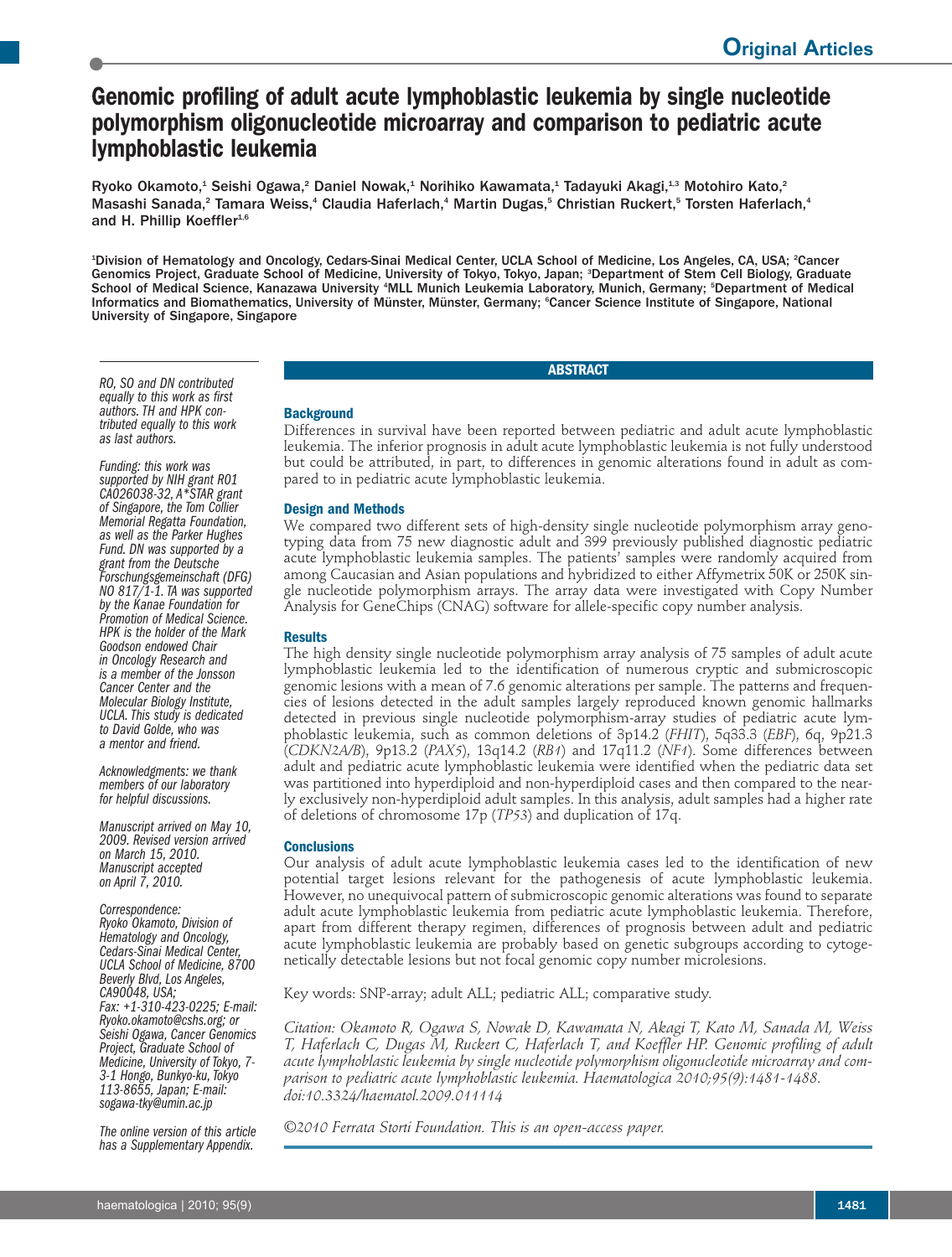#### **Introduction**

Acute lymphoblastic leukemia (ALL) is a malignant disease resulting from the accumulation of genetic alterations of B or T lymphoid precursor cells. 1,2 ALL is the most common leukemia in children and accounts for 20% of acute leukemias in adults. The 5-year event-free survival is over 80% for children but only approximately 40% for adult  $ALL<sup>2</sup>$ 

The development of ALL involves chromosomal changes including translocations causing fusion genes, as well as hyperdiploidy containing more than 50 chromosomes. The frequency of particular chromosomal alterations differs between pediatric and adult ALL. About 50% of pediatric cases of B-lineage leukemia (B-ALL) have either a t(12;21) translocation (*TEL-AML1*) or hyperdiploidy; only 10% of adult B-ALL cases have these abnormalities. In contrast, approximately 30% of adult B-ALL samples contain a t(9;22) translocation (*BCR-ABL1*), but only a few percent of pediatric B-ALL have this translocation. *MLL* rearrangements including  $t(4;11)$ ,  $t(11;19)$  and  $t(9;11)$  translocations are found in 8-13% of both adult and pediatric B-ALL. 3 Over-expression of the transcription factor *TAL1* is observed in about 60% of pediatric T-progenitor leukemias  $(T$ -ALL) and 30-45% of adult T-ALL.<sup>2,4,5</sup> Although many genomic abnormalities such as translocations are known in ALL, several new cryptic abnormalities have been identified recently using new techniques such as high density single nucleotide polymorphism (SNP) arrays.<sup>1,6-8</sup> Previously, we developed the Copy-Number Analysis for Affymetrix GeneChips (CNAG) software and a new algorithm, allele-specific copy-number analysis using anonymous references (AsCNAR). 6,9 The SNP-array analysis using these tools provides a highly sensitive platform to detect large and small copy-number changes, as well as copy number neutral loss-of-heterozygosity (CNN-LOH), which is represented by one allele being deleted and the other allele duplicated. The latter cannot be detected by either karyotypic or comparative genomic hybridization analyses.

The full complement of cooperating lesions and their distribution within the known genetic subtypes of ALL remain to be defined and a detailed comparison study by SNP-array between pediatric and adult ALL has not been performed. In the present study, we investigated a cohort of 75 adult ALL samples including 61 B-ALL and 14 T-ALL samples to identify cryptic chromosomal alterations using SNP-array analysis and compared these genomic changes to those present in 399 previously analyzed and published pediatric ALL samples. 7

## **Design and Methods**

### *Patients' samples*

Seventy-five anonymized adult ALL samples were obtained from bone marrow or peripheral blood at initial diagnosis. Sample information included gender, immunophenotype, white blood cell count (WBC) and occurrence of *BCR-ABL* and *MLL-AF4* fusions as examined by karyotyping, reverse transcriptase polymerase chain reaction and fluorescence *in situ* hybridization analysis (*Online Supplementary Tables S1 and S2*). The cohort contained 41 Asian (Japanese) patients who were diagnosed with ALL at the University of Tokyo between October 1994 and May 1997. These samples were acquired in line with a study involving the JALSG

protocol, which was approved by the ethics boards of the University of Tokyo. The remaining 34 samples were from patients of Caucasian origin, diagnosed in the Munich Leukemia Laboratory between October 2005 and April 2006, in the context of the GMALL study protocols. Informed consent to sample acquisition and processing was obtained in accordance with the Declaration of Helsinki in all cases. All samples were acquired in the chronological order of entry without any selection or bias. In total, 61 cases of B-ALL, including two null ALL cases lacking both B and T cell markers, one mixed ALL, and 14 cases of T-ALL were examined. At diagnosis the patients were aged from 19 to 86 years old (*Online Supplementary Figure S1*). The karyotypes of all samples are listed in *Online Supplementary Table S2*.

## *High-density single nucleotide polymorphism-array analysis*

Genomic DNA from adult ALL cells was subjected to GeneChip Human mapping processing protocols. Forty samples were processed with 50K arrays and 35 samples with 250K arrays (Affymetrix, Santa Clara, CA, USA). Detailed information about which individual samples were hybridized to specific arrays is given in the *Online Supplementary Methods*. Hybridization, washing and signal detection were performed on a GeneChip Fluidics Station 450 and GeneChip scanner 3000 according to the manufacturer's protocols (Affymetrix). Microarray data were analyzed for determination of both total and allelic-specific copy numbers using the CNAG software as previously described,<sup>6,9-11</sup> with minor modifications: 11 cases were examined with their paired normal DNA from remission samples, and 64 cases were analyzed with anonymous normal references. For clustering of ALL samples with regard to the status of copy number changes, as well as CNN-LOH, the CNAG graph software was used.<sup>7</sup> The size, position and location of genes were identified with the UCSC Genome Browser (*http://genome.ucsc.edu/*). Registered copy number variants or IgG rearrangements were eliminated using either *http://projects.tcag.ca/variation/ or http://genome.ucsc.edu/*.

## **Results**

## *Single nucleotide polymorphism-array analysis of 75 adult acute lymphoblastic leukemia samples*

The SNP-array analysis of our 75 adult ALL samples revealed that 69/75 (92%) samples including 61 cases of B-ALL and 14 cases of T-ALL had one or more genomic abnormalities (Figure 1). A total of 572 genomic alterations were detected, with a mean of 7.6 genomic alterations per sample (Table 1A). Homozygous deletions (N=19) (*Online Supplementary Table S3*) and heterozygous deletions (N=349) (*Online Supplementary Table S4*) were more frequent than either duplications (N=169) (*Online Supplementary Table S5*) or amplifications with five or more copy number changes, which occurred in only two samples (*Online Supplementary Table S6*). CNN-LOH was detected in 33 regions (*Online Supplementary Table S7*).

When the adult ALL cases were segregated by either age or ethnicity, no differences were found in the types of genomic lesions or their frequencies between the different groups (*Online Supplementary Tables S13 and S14*).

Clustering of common genetic lesions in all samples is displayed in Figure 1, in which groups were separated based on abnormalities and furthermore, adult *versus* adolescents (19-21 years old); 1q duplication; either 17p deletion or 17q duplication or 8q duplication; 6q deletion; one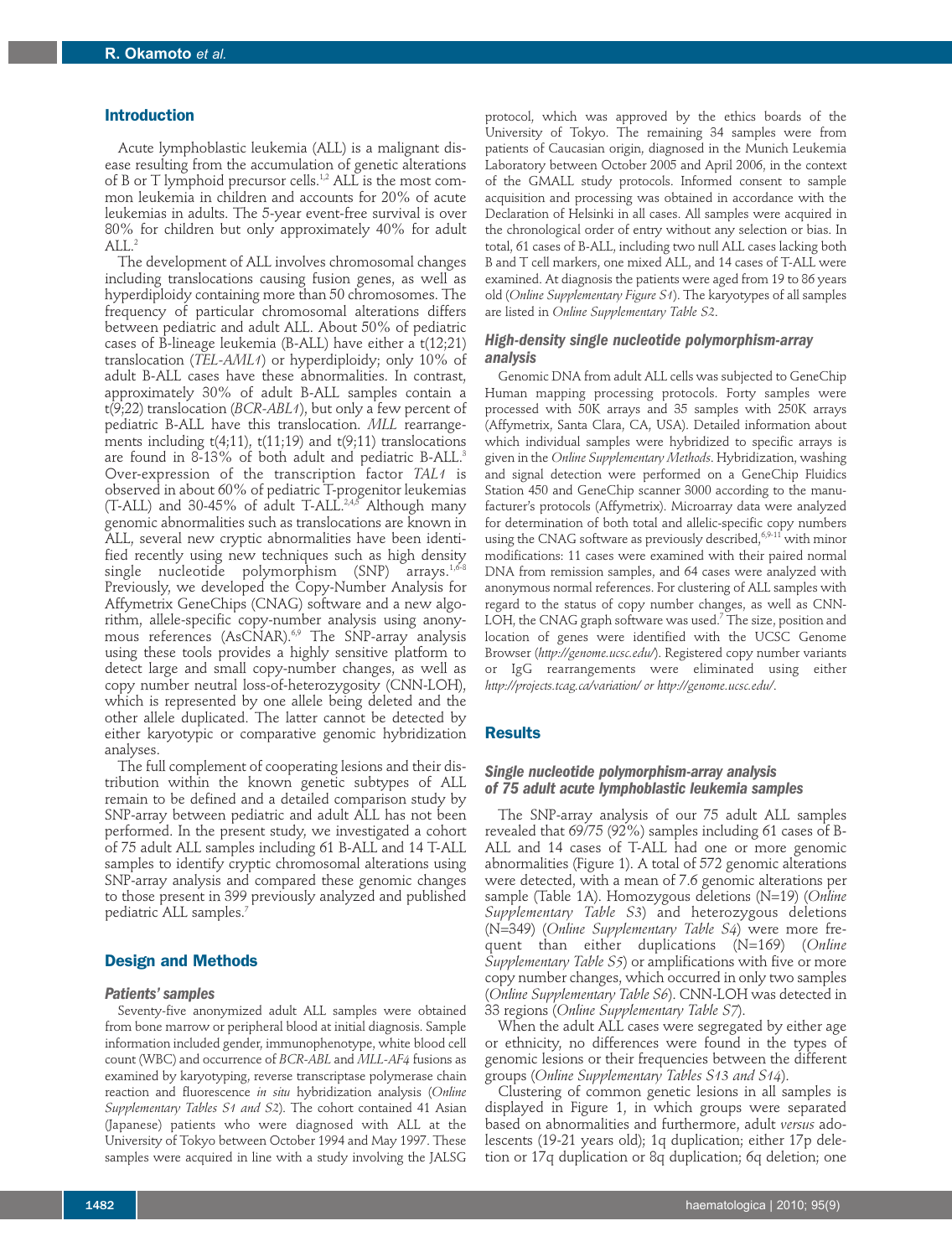or more deletions of *CDKN2A/B*, *PAX5*, *IKZF*, *RB1*, *ETV6* or CNN-LOH on chromosome 9p; chromosome 21 duplication; either *BCR/ABL* or *MLL/AF4*; and other than above.

The recurrent genetic abnormalities detected by SNParray are shown in Table 1b and *Online Supplementary Figure S3*. Among these, the three most common genetic abnormalities were deletions of chromosome 9p21.3 (*CDKN2A/B*, N=23, 31%), 9p13.2 (*PAX5*, N=15, 20%) and chromosome 6q (N=13, 17%). Chromosome 9p was also most frequently affected by CNN-LOH (*Online*

*Supplementary Table S7*). One of the commonly deleted regions on chromosome 6 ranged from 108,940,080 to 109,998,869 and involved the *FOXO3* gene as a possible candidate gene (Figure 2A). FOXO3 was also found to be frequently deleted in pediatric ALL (32/399, 8%) (*Online Supplementary Figure S4*). 1,12 We analyzed the expression of FOXO3 in several ALL cell lines such as Nalm6, Ball, ReH and Jurkat and found markedly lower levels of FOXO3 in these cell lines than in cell lines of myeloid origin or healthy bone marrow (Figure 2B). These data, which show that

#### Table 1A. Number of copy number changes in adult acute lymphoblastic leukemia.

|                        |     | <b>B-cell ALL, 61 cases</b> |    | T-cell ALL, 14 cases | Total, 75 cases |            |  |
|------------------------|-----|-----------------------------|----|----------------------|-----------------|------------|--|
| <b>Abnormalities</b>   | N.  | Per sample                  | m. | Per sample           | IN -            | Per sample |  |
| Homozygous deletions   | 13  | 0.2                         |    | 0.4                  |                 | 0.3        |  |
| Heterozygous deletions | 293 | 4.8                         | 56 | 4.0                  | 349             | 4.7        |  |
| Duplications           | 143 | 2.3                         | 26 | 1.9                  | 169             | 2.3        |  |
| Amplifications         |     | 0.02                        |    | 0.1                  |                 | 0.03       |  |
| <b>CNN-LOH</b>         | 27  | 0.4                         |    | 0.4                  | 33              | 0.4        |  |
| Total                  | 477 | 7.8                         | 95 | 6.8                  | 572             | 7.6        |  |

B cell ALL includes 3 null or mixed ALL cases, which lacked both B and T cell markers. Homozygous deletions = 0 copies, heterozygous deletions = 1 copy, duplications = 3-4 *copies,amplifications =* ≥*5 copies,CNN-LOH = copy number neutral loss-of-hetzerozygosity (2 copies).*

|  |  |  |  | Table 1B. Recurrent genetic abnormalities detected by SNP-array analysis  in 61 B-cell type ALL and 14 T-cell type ALL. |  |  |  |  |  |  |  |  |  |  |
|--|--|--|--|-------------------------------------------------------------------------------------------------------------------------|--|--|--|--|--|--|--|--|--|--|
|--|--|--|--|-------------------------------------------------------------------------------------------------------------------------|--|--|--|--|--|--|--|--|--|--|

| <b>Chromosomal sites</b> | <b>Type of</b>     | <b>Candidate</b>  |                  | <b>B-cell ALL, (n=61)</b> |                  | T-cell ALL, $(n=14)$ |                | <b>Total, (n=75)</b> |
|--------------------------|--------------------|-------------------|------------------|---------------------------|------------------|----------------------|----------------|----------------------|
|                          | <b>abnormality</b> | genes             | $[n]$            | [%]                       | [n]              | $\sqrt{2}$           | [n]            | [%]                  |
| 1q                       | Duplication        |                   | $\overline{7}$   | 11%                       | $\boldsymbol{0}$ | 0%                   | 7              | 9%                   |
| 1q                       | Deletion           |                   | $6\,$            | 10%                       | $\boldsymbol{0}$ | $0\%$                | 6              | 8%                   |
| 3p21                     | Deletion           |                   | 4                | $7\%$                     | $\bf{0}$         | 0%                   | 4              | $5\%$                |
| 3p14.2                   | Deletion           | <b>FHIT</b>       | 5                | 8%                        | $\boldsymbol{0}$ | $0\%$                | 5              | $7\%$                |
| 3q26.3                   | Deletion           | <b>TBLIXR1</b>    | $\boldsymbol{0}$ | $0\%$                     | $\bf{0}$         | $0\%$                | $\theta$       | 0%                   |
| 4q31                     | Deletion           |                   | $\overline{2}$   | $3\%$                     | $\boldsymbol{0}$ | $0\%$                | $\overline{2}$ | $3\%$                |
| 5q33.3                   | Deletion           | <b>EBF</b>        | $\overline{4}$   | 7%                        |                  | 7%                   | 5              | $7\%$                |
| <sub>6q</sub>            | <b>Deletion</b>    |                   | 11               | 18%                       | $\overline{2}$   | 14%                  | 13             | 17%                  |
| 7p12.2                   | Deletion           | <b>IKZF1</b>      | $\boldsymbol{9}$ | 15%                       | $\boldsymbol{0}$ | 0%                   | 9              | 12%                  |
| 8p                       | Deletion           |                   | $\sqrt{5}$       | 8%                        | $\boldsymbol{0}$ | $0\%$                | 5              | 7%                   |
| 8q                       | Duplication        |                   | $\overline{7}$   | 11%                       | 1                | $7\%$                | 8              | 11%                  |
| 8q24                     | Duplication        | <b>MYC</b>        | $\boldsymbol{6}$ | 10%                       |                  | 7%                   |                | $9\%$                |
| 9p21.3                   | Deletion           | <b>CDKN2A/B</b>   | 19               | 31%                       | 4                | 29%                  | 23             | 31%                  |
| 9p13.2                   | <b>Deletion</b>    | PAX <sub>5</sub>  | 14               | 23%                       | 1                | 7%                   | 15             | 20%                  |
| 9q                       | Duplication        | ABL               | $\sqrt{5}$       | 8%                        | $\bf{0}$         | $0\%$                | 5              | $7\%$                |
| 10 <sub>p</sub>          | Duplication        |                   | $\mathfrak{Z}$   | 5%                        | $\overline{0}$   | $0\%$                | 3              | 4%                   |
| 10q24                    | Deletion           |                   | $\overline{2}$   | 3%                        | $\boldsymbol{0}$ | $0\%$                | $\overline{2}$ | 3%                   |
| 11q                      | Deletion           |                   | 7                | 11%                       |                  | 7%                   | 8              | 11%                  |
| 12p                      | Duplication        |                   | $\sqrt{4}$       | $7\%$                     | 1                | 7%                   | 5              | 7%                   |
| 12p13.2                  | Deletion           | ETV6              | $\overline{4}$   | 7%                        |                  | 7%                   | 5              | 7%                   |
| 13q14.2                  | Deletion           | RB1               | $\boldsymbol{6}$ | 10%                       | 1                | 7%                   | 7              | $9\%$                |
| 13q14.3                  | <b>Deletion</b>    | miR-15a, miR-16-1 | $\boldsymbol{3}$ | 5%                        | 3                | 21%                  | 6              | 8%                   |
| 15q                      | Deletion           |                   | $\sqrt{5}$       | 8%                        | 0                | 0%                   | 5              | 7%                   |
| 17p                      | Deletion           | <b>TP53</b>       | $\boldsymbol{6}$ | 10%                       | $\overline{2}$   | 14%                  | 8              | 11%                  |
| 17q                      | Duplication        |                   | $\sqrt{5}$       | 8%                        | $\sqrt{2}$       | 14%                  | 7              | $9\%$                |
| 17q11.2                  | Deletion           | NF1               |                  | 2%                        |                  | 7%                   | $\overline{2}$ | 3%                   |
| 20p12.2                  | Deletion           |                   | $\sqrt{2}$       | $3\%$                     | $\boldsymbol{0}$ | $0\%$                | $\overline{2}$ | $3\%$                |
| 20q                      | Deletion           |                   |                  | 2%                        |                  | 7%                   | $\overline{2}$ | 3%                   |
| $21$ or $21q$            | Duplication        |                   | $\boldsymbol{6}$ | 10%                       | 1                | 7%                   | 7              | $9\%$                |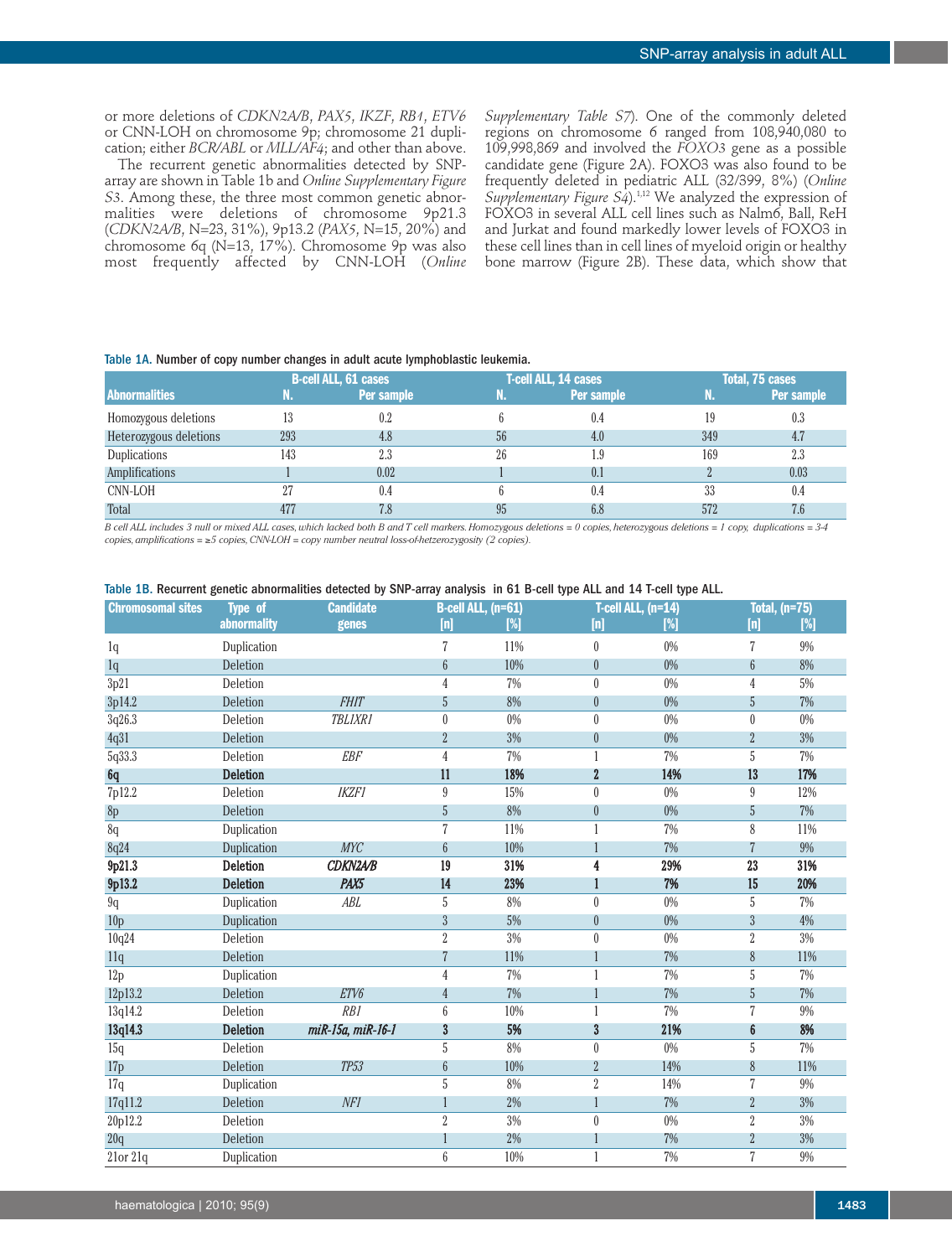deregulated FOXO3 expression in ALL may be of pathogenic relevance to this disease, were also corroborated by results found using ONCOMINE *https://www.oncomine.org*<sup>13</sup> in the Andersson Leukemia study (pediatric ALL), which demonstrated that the expression of FOXO3 was lower in both B- and T-cell ALL than in normal bone marrow samples (Figure 2C). A possible reason for this differential expression of *FOXO3* in ALL as compared to in healthy bone marrow could be promoter hypermethylation as we found that the promoter region of *FOXO3* was more highly methylated in gDNA of the B-ALL leukemia cell line Nalm6 than in normal gDNA (Figure 2D). Another interesting common lesion was identified on chromosome 12, where *BTG1*, which had been found to be deleted frequently in pediatric ALL<sup>1,7</sup> was involved in breakpoints in seven cases (9%) (*Online Supplementary Table S4*).

Besides recurrent alterations, interesting submicroscopic lesions were detectable in single cases, possibly indicating new candidate genes in the pathogenesis of ALL: two focal homozygous deletions were found. In case # B-14, a region of CNN-LOH on chromosome 9p contained a homozygous deletion of *PTPRD* (*protein tyrosine phosphatase, receptor type D*) (*Online Supplementary Figure S2A*). Case #B-35 contained a submicroscopic homozygous deletion of chromosome 10q (98,441,682 - 98,547,438, 0.11Mb), which only contained exons 1 and 2 of *PIK3AP1* (*phosphoinositide-3 kinase adaptor protein 1*). The remaining part of the *PIK3AP1* gene was heterozygously deleted (*Online Supplementary Table S3 and S4*). Interestingly, this case also displayed a duplication of chromosome 14 (22,069,902 - 105,685,710, 83.616Mb), which contained *AKT1* (*Online Supplementary Table S5*).

Of note, although 28 cases were categorized as having a normal karyotype ALL by initial karyotypic analysis, 24 of these cases (86%) had genomic alterations detected by SNP-array analysis, corroborating the power of this latter technique to reveal cryptic genomic abnormalities in hematologic malignancies.

Table 2A. Differences between adult and pediatric acute lymphoblastic leukemia. Known differences. 2

|                                 | <b>Adult</b> | <b>Pediatric (total)</b> |     |  |  |
|---------------------------------|--------------|--------------------------|-----|--|--|
| BCR-ABL                         | 25%          |                          | 3%  |  |  |
| <i>MLL</i> rearrangements       | 10%          | $\approx$                | 8%  |  |  |
| TEL-AML1                        | 2%           |                          | 22% |  |  |
| Hyperdiploidy (>50 chromosomes) | 7%           |                          | 25% |  |  |

Table 2B. Additional differences between adult and pediatric acute lymphoblastic leukemia identified in this study.<sup>a</sup>

|                                            | <b>Adult</b> |              | <b>Pediatric</b><br>(non-HD) |                | <b>Pediatric</b><br>(HD) |
|--------------------------------------------|--------------|--------------|------------------------------|----------------|--------------------------|
| Deletion of CDKN2A/B <sup>b</sup>          | 31%          | $\approx$    | 38%                          | $\mathbf{I}$   | 8%                       |
| Deletion of chromosome 6q ( <i>FOXO3</i> ) | 17%          | $\approx$    | 15%                          | $\geq$         | 0%                       |
| Deletion of <i>EBF</i>                     | 7%           | $\approx$    | 1%                           | $\approx$      | 0%                       |
| Deletion of 17p (p53)                      | 11%          | $\mathbf{I}$ | 2%                           | $\approx$      | $1\%$                    |
| Duplication of 17q                         | 9%           | $\mathbf{r}$ | 1%                           | $\,<\,$        | $75\%$                   |
| Deletion of ETV6 (TEL)                     | 7%           | $\rm <$      | 30%                          | $\mathbf{I}$   | 8%                       |
| Duplication of chromosome 21               | 9%           | $\approx$    | 16%                          | $\overline{<}$ | 99%                      |
| $CNN\text{-}LOH$ of $9pd$                  | 5%           | $\approx$    | 10%                          | $\overline{<}$ | 22%                      |

*a For a complete list of differences see Online Supplementary Tables. <sup>b</sup> Most frequent common deletion. <sup>c</sup> Trisomy and tetrasomy were included. <sup>d</sup> Most frequent common CNN-LOH was on chromosome 9p.Whole chromosome 9 CNN-LOH was included; HD: hyperdiploid.*

### *Identification of fusion genes in acute lymphoblastic leukemia*

Genomic alterations found by SNP arrays are often involved in chromosomal translocations. Balanced translocations cannot be detected by SNP-array analysis, since they are not accompanied by copy number changes. However, unbalanced translocations associated with copy number changes are often detectable by this technique with a high resolution. An example is shown by the SNParray tracing of case #B-20, who had a duplication in the middle of the *PAX5* gene (9p13.2) and in the middle of the *ETV6* gene (12p13.2) (*Online Supplementary Figure S5B[i]*). Initial karyotypic analysis of this case showed +8, der(9)r(9)ins(9;12), der(12)t(9;12)(?;q15). Primers, which were designed at the break-points of *PAX5* and *ETV6,* amplified a polymerase chain reaction product; and nucleotide sequencing of this product showed that the fusion occurred between exon 4 of *PAX5* and exon 3 of *ETV6* (*Online Supplementary Figure S5B[ii]*). Apart from this fusion, *PAX5* internal deletions were detected in three of our adult ALL samples underlining the important role of *PAX5* gene disruptions in B-ALL.

## *Differences between adult and pediatric acute lymphoblastic leukemia samples*

In a previous study, our group carried out a SNP array analysis of 399 pediatric ALL cases using Affymetrix 50K arrays. <sup>7</sup> In the current study, we sought to compare the genomic changes found in our adult ALL cases with those of the pediatric cases of the previous study in order to find leads to biological differences between these two age groups. Since the analysis of the adult samples was largely carried out with higher density 250K arrays and is, therefore, only comparable to the 50K pediatric data set to a limited extent, we introduced a threshold of 141 kb per lesion for acceptance of detected genomic abnormalities from the 250K array adult data set. This is based on the technical characteristics of the 50K SNP-arrays that interrogate the genome with a total combined number of approximately 58,000 SNP and a median intermarker distance of 47 kb. Because we defined three SNP per copy number abnormality as the minimum requirement for acceptance of a genomic lesion, we defined this smallest common denominator to make the adult 250K data comparable to the 50K pediatric data. The differences detected by this comparison are summarized in Table 2, O*nline Supplementary Tables S8- S11* and *Online Supplementary Figure S6*. The data show that almost all types of recurrent genomic lesions occur at a similar rate in pediatric ALL and adult ALL.

However, of note, hyperdiploidy was not detected in the 75 adult ALL samples (*Online Supplementary Table S2*), but was found in 116 pediatric ALL samples (29%, *P=*4.3×10<sup>.</sup>7).<sup>7</sup> We, therefore, separated the pediatric ALL samples into hyperdiploid (HD) and non-hyperdiploid (non-HD) groups (*Online Supplementary Table S12*). Nevertheless, after subdivision of the groups, we found that deletions of 3p14.2 (*FHIT*), 9p21.3 (*CDKN2A/B*), 9p13.2 (*PAX5*), 13q14.2 (*RB1*) and 17q11.2 (*NF1*) occurred at a comparable rate in adult and non-HD-pediatric ALL (*Online Supplementary Table S9*). As expected, these deletions were rare in HD-pediatric ALL (*Online Supplementary Table S10*). The only two differences detected pertained to deletions encompassing *ETV6* on chromosome 12 and alterations on chromosome 17: deletions of 12p13.2 (*ETV6*) were more common in non-HDpediatric ALL (30%) than in adult ALL (7%, *P*=0.00001).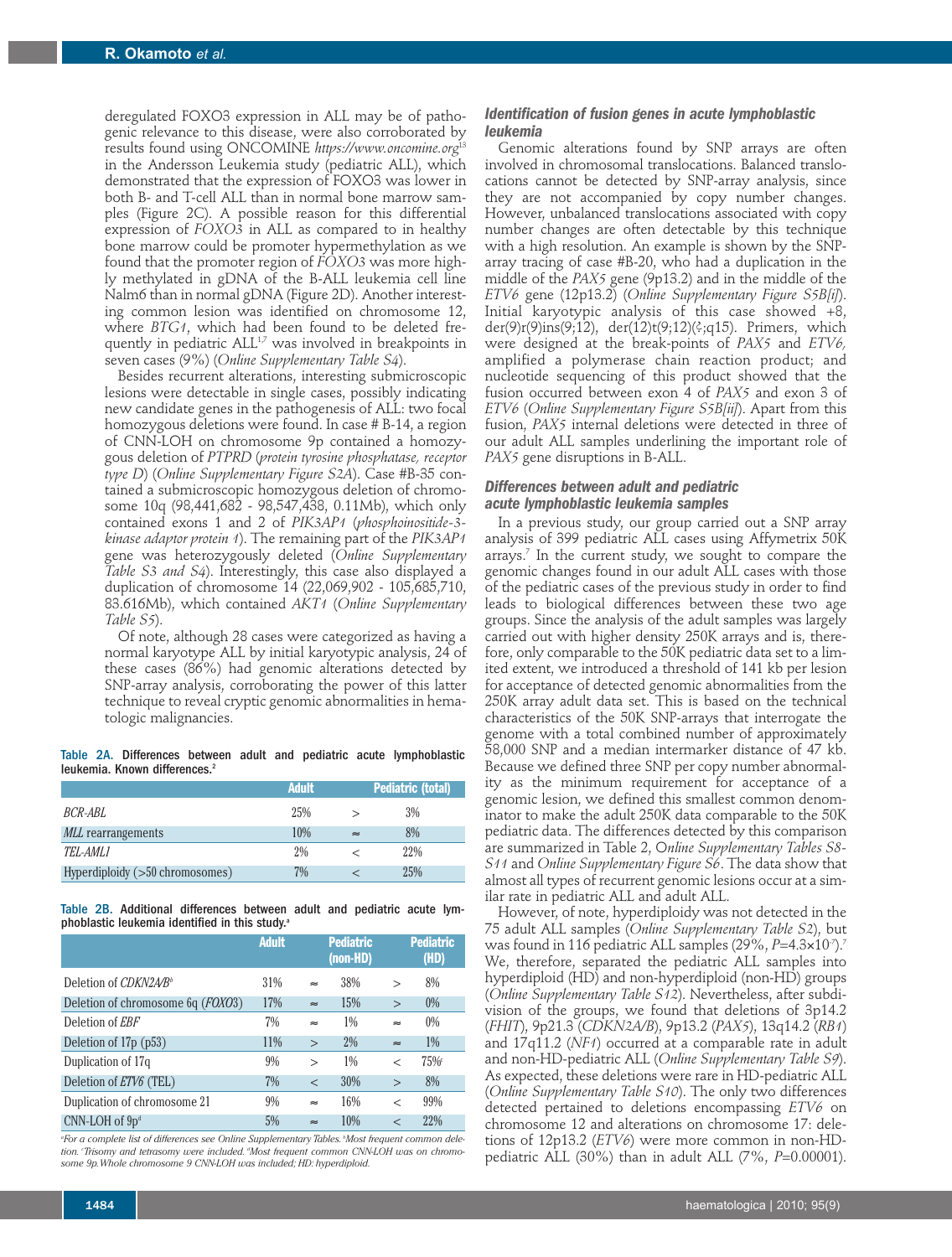Furthermore, genomic changes of both deletion of 17p (*TP53*) and duplication of 17q (11% and 9%, respectively) were more frequent in adult ALL than in non-HD-pediatric ALL (2% and 1%, *P*=0.005 and *P*=0.002, respectively).

## **Discussion**

Our genome-wide SNP-array analysis of adult ALL showed that 92% of samples had one or more genomic abnormalities including deletions, duplications and/or CNN-LOH (Figure 1). As anticipated, SNP-array analysis was able to detect genomic abnormalities in numerous samples that cytogenetically appeared to be normal. Twenty-four of the 28 samples (86%) that had a normal karyotype contained genomic abnormalities detected by SNP-array (*Online Supplementary Table S2*).

The most common abnormalities were found on chromosome 9 in adult ALL (*Online Supplementary Figure S3*). Our analysis revealed that 9p CNN-LOH was frequently

found in both adult and pediatric ALL (*Online Supplementary Figure S6*). CNN-LOH is interesting in cancer research because of the high probability of such abnormalities containing either a mutated tumor suppressor gene (*TSG*) or oncogene with loss of their normal allele. We have previously shown that *JAK2-V617F* is often duplicated by CNN-LOH in normal karyotype acute myeloid leukemia. <sup>10</sup> Also, *JAK1/2/3* have been reported to be mutated in childhood ALL. <sup>14</sup> In our adult ALL samples, we found several recurrent CNN-LOH regions, containing genes coding for tyrosine kinases and putative tumor suppressors, which represent interesting target genes for further, functional evaluation in the context of ALL (*Online Supplementary Table S7*). We have previously shown in pediatric ALL that *CDKN2A/B* deletions are often found in 9p CNN-LOH (23 of 30, 77%), while they are less frequent in whole chromosome 9 CNN-LOH (1 of 18, 6%). <sup>7</sup> Three of 12 samples (25%) with homozygous deletions of the CDKN2A/B genes had 9p CNN-LOH in our adult ALL samples while the rest of these



Figure 1. Summary of SNP array analysis of adult ALL. Seventyfive adult ALL samples were subjected to SNP-array analysis. The groups were separated by types of genomic abnormalities. Orange, B-cell type ALL; light<br>green, T-cell type ALL; white, T-cell type ALL; white, null-ALL, (cases #B-59, -60, -61); purple, *BCR-ABL* positive; yellow green, *MLL/AF4* positive. Black box = abnormalities detected in the sample:  $N = no$  abnormalities detected in the sample. Gray = normal copy number; red = duplication; blue = heterozygous deletion; dark blue = homozygous deletion; pink = CNN-LOH;  $p =$  short arm;  $q =$ long arm;  $CN = copy$  number; 0 = 0 N (homozygous deletion); 1 = 1 N (heterozygous deletion); 2  $= 2 N$  (normal);  $\frac{3}{4} = 3$  or 4 N (duplication); ≥5 = ≥5 N (amplification); CNN-LOH = copy number neutral loss-of-heterozygosity. The groups were separated based on abnormalities and age: group 1, adolescent group (19-21 years old); group 2, 1q duplication; group 3, either 17p deletion or 17q duplication or 8q duplication; group 4, 6q deletion; group 5, one or more deletions of *CDKN2A/B*, *PAX5*, *9pUPD*, *RB1*, *ETV6* and *IKZF*; group 6, chromosome 21 duplication; group 7, either *BCR/ABL* or *MLL/AF4*; group 8, other than above.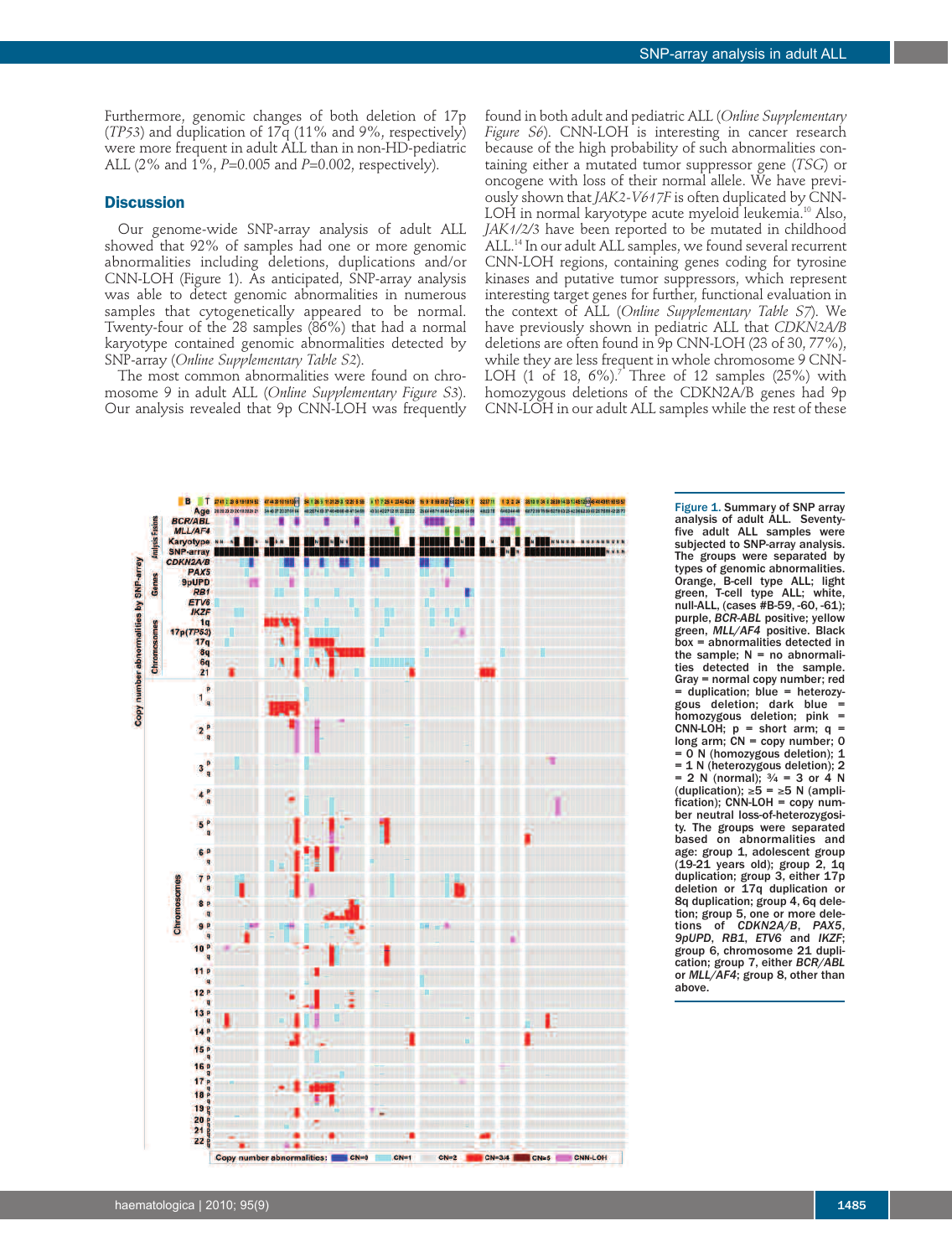focal deletions occurred without 9p CNN-LOH (*Online Supplementary Figure S7* and *Online Supplementary Table S3*). Interestingly, in one case, 9p CNN-LOH also contained a homozygous deletion of *PTPRD*, suggesting that this may also be a candidate gene in this region (*Online Supplementary Figure S2A*). Some pre-B-cell lines and some B-cell lines express PTPRD. <sup>15</sup> Previous studies by others and ourselves found disruption of the *PTPRD* gene in lung carcinoma, 16,17 neuroblastoma, <sup>18</sup> cutaneous squamous cell carcinomas 19 and relapsed pediatric ALL. 12

Moreover, *PAX5* is located on chromosome 9p. PAX5 is critical for B-cell development; without it, cells are blocked at the pro-B stage. Lymphoid cells lacking PAX5 in an experimental model can differentiate into either T cells or myeloid cells with the appropriate signals, highlighting the important role that PAX5 plays in B-cell development. <sup>20</sup> In our study, *PAX5* deletions occurred at similar frequencies in adult and non-HD-pediatric ALL (20% and 18% of cases,

respectively), but they were extremely rare in HD-pediatric ALL (3%). Therefore, 9p CNN-LOH and dysfunction of *CDKN2A/B*, *PTPRD* and *PAX5* on chromosome 9p may cooperate in a common mechanism in the development of ALL.

Two other notable common lesions were deletions on chromosome 6q, which included the *FOXO3* gene in five cases (Figure 2A) or *BTG1* involvement in chromosomal breakpoints in seven cases (*Online Supplementary Table S4*) on chromosome 12. Deletions of 6q21 regions were previously reported in B-cell lymphomas and ALL<sup>21</sup> and we observed that the *FOXO3* gene was involved in a breakpoint in one case, which led us to analyze FOXO3 expression levels in several ALL cell lines. The levels of FOXO3 expression were markedly lower in the tested ALL cell lines than in healthy control samples (Figure 2B). This might be explained by promoter hypermethylation as suggested by our results of promoter hypermethylation of *FOXO3* in the



Figure 2. Identification of target genes by determination of commonly affected genomic regions with the CNAG (Copy Number Analyser for GeneChip®) software. (A) Deletions on chromosome 6q of a collection of adult ALL samples: candidate genes are listed on the right side of the figure. While many samples harbor large deletions containing hundreds of potential target genes of the genomic lesion, overlapping the data from other samples leads to a reduction of size of the common region. This is impressively shown here in adult ALL for heterozygous deletions pointing to the candidate region as q15 containing the *FOXO3* gene, which was also involved in a breakpoint in case #B-17. (B) Expression levels of FOXO3 in various cell lines. FOXO3 expression levels were measured in ALL as well as APL, AML and CML cell lines by real-time PCR and compared with expression in normal bone marrow. (C) FOXO3 expression profiling by microarray in childhood acute leukemia by Oncomine. Gene expression analyses were performed on (i) 87 samples of B-ALL and (ii) 11 samples<br>of T-ALL of the T-ALL of the<br>on Leukemia study Andersson\_Leukemia (http://www.ncbi.nlm.nih.gov/geo /query/acc.cgi?acc=GSE7186). FOXO3 expression was lower in both B-ALL and T-ALL samples than in normal bone marrow (P=<br>1.6x10<sup>-1</sup> and 1.2x10<sup>-08</sup>, respectively). ALL(B) = B-cell type acute lymphoblastic leukemia; ALL  $(T) = T$ cell type acute lymphoblastic leukemia; BM = bone marrow. (D) Methylation analysis of the *FOXO3* promoter region (i) A scheme of the *FOXO3* promoter region. (ii) Results of bisulfate sequencing are shown. At least five colonies were examined. White box = nonmethylated CpG; Black box methylated CpG.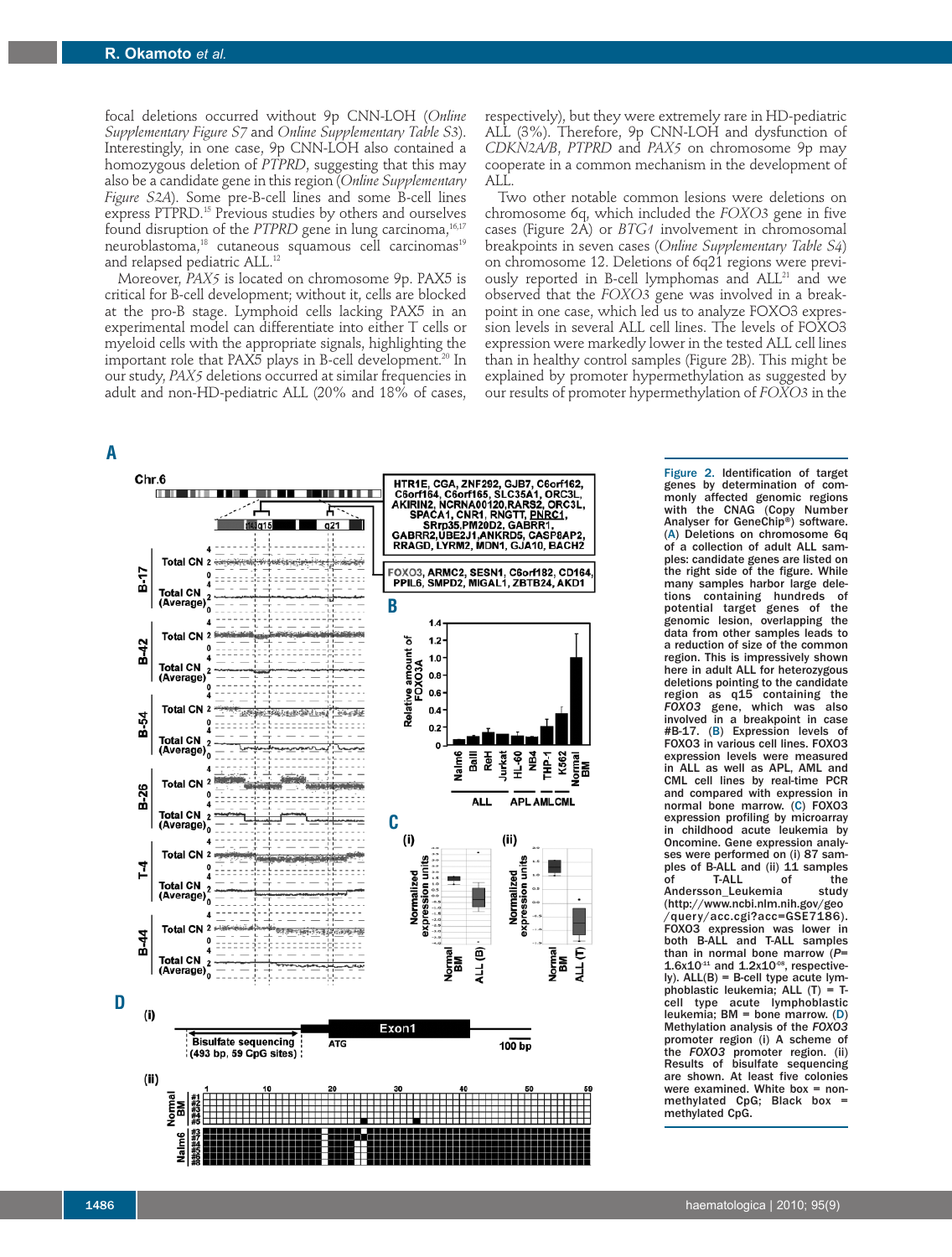B-lymphoblastic cell line Nalm6 (Figure 2D). While these results indicate that *FOXO3* may be a target of common deletions of chromosome 6q, recent evidence suggests that the genes neighboring *FOXO3*, namely *ARMC2* and *SESN1*, could be targets of this lesion as mutations have been discovered in *ARMC2* in relapsed pediatric ALL (Mullighan CG, Zhang J ASH Abstract 2009 #703). Deletions of *BTG1* have previously been reported in pediatric ALL, <sup>1</sup> and our results corroborate this observation. Concerning a unifying mechanism of these lesions, it is notable that AKT-dependent phosphorylation of FOXO3 enhances the FOXO3/14-3-3 interaction and promotes FOXO3 nuclear export to the cytoplasm, resulting in the repression of FOXO3 transcriptional function. <sup>22</sup> Also, DNA microscreens identified *BTG1* as a FOXO3 target. 23 Transfection experiments using NIH3T3 cells indicated that BTG1 negatively regulates cell proliferation. <sup>24</sup> Disruption of FOXO3 and *BTG1* might, therefore, be an interrelated molecular mechanism in the pathogenesis of ALL.

One B-cell ALL case, #B-35, showed a homozygous deletion of *PIK3AP1* and duplication of *AKT1*. *PIK3AP1* is expressed in B cells and is involved in the activation of phosphoinositide 3-kinase (PI3K). PIK3AP1 binds the B-cell antigen receptor to PI3K by providing a docking site for the PI3K subunit PIK3R1, which contributes to B-cell development. <sup>25</sup> While *PIK3AP1*-deficient mice are viable, they have decreased numbers of mature B cells and B1 B-cell deficiency. <sup>26</sup> The combination of a *PIK3AP1* perturbation and *AKT1* duplication might cooperate in impairing both differentiation and promoting cell growth in B-cell progenitors. Of note, another case, #T-7, displayed an amplification (copy number change ≥5) of *AKT2* (*Online Supplementary Figure S2E*).

Recent studies revealed that both adult and pediatric ALL samples with *BCR-ABL1* fusions have a near to obligate deletion of Ikaros (*IKZF1*), which has substantial effects on disease prognosis. 27,28 In our adult ALL samples, *IKZF* deletions occurred only in B-cell type and our analyses detected *IKZF1* deletions in 4 of 14 (29%) samples with *BCR-ABL1* and in 5 of 61 (8%) samples without *BCR-ABL1*, which is comparably lower than the frequency found in previous studies (Figure 1). The reason for this is that *IKZF* deletions are often small intragenic lesions, which can, therefore, be missed by the 50K and 250K SNP arrays that were used in this study. This methodological circumstance makes the comparison of Ikaros deletions between the pediatric and adult sample sets impossible.

Although SNP arrays cannot detect balanced translocations, some translocations have focal deletions or gains at the breakpoints. Deletions and/or duplications that occur within the *PAX5* gene may, therefore, indicate a translocation. Our analysis showed that one adult ALL sample, #B-20, had a *PAX5-ETV6* fusion gene (*Online Supplementary Figure S5B*), which was indicated by our SNP array analyses. Previous studies by others and ourselves found that the *PAX5* gene was rearranged to at least 20 partner genes in pediatric ALL samples.<sup>1,29-33</sup> Each of these fusion genes retains the DNA-binding paired domain, but lacks the transcriptional activation domain of the *PAX5* gene. The fusion proteins may bind to promoter regions of PAX5 target genes but probably do not have transcriptional activity, thus acting as dominant negative molecules preventing Bcell differentiation by wild-type *PAX5*. 29

From our analysis comparing submicroscopic lesions detected by SNP arrays in the two data sets, we ascertained

that the differences between adult and pediatric ALL were not large on this level, contrary to our expectation. Two statistically relevant differences were more frequent deletions of *ETV6* on chromosome 12 in non-HD pediatric ALL than in adult ALL and more frequent alterations affecting chromosome 17p or 17q in adult ALL. The increased frequency of *ETV6* deletions in pediatric ALL must probably be interpreted with reservation due to the higher frequency of *ETV6-RUNX1* translocations in pediatric ALL. **These** translocations are often accompanied by a concomitant deletion of the remaining *ETV6* allele<sup>7,34</sup> and, therefore, an increased number of *ETV6* deletions in pediatric ALL probably reflects this known difference in the percentage of *ETV6-RUNX1* translocations. Unfortunately, we do not have data concerning the frequencies of *ETV6-RUNX1* fusions in the analyzed samples.

On chromosome 17, we found significantly more 17p deletions and 17q duplications in adult ALL than in pediatric ALL. Such 17p deletions, which are commonly associated with loss of p53 function would affect the normal mechanism of apoptosis and DNA repair in the adult ALL cells. We found that 17p (*TP53*) deletions were more frequent in adult ALL (11%) than in non-HD-pediatric ALL (2%) (*P*=0.005). The 17p (*TP53*) deletion occurred in both *BCR-ABL1*-negative and -positive samples (7/61= 11%, 1/14= 7%, respectively) (Figure 1). Focal deletions or duplications were not detected on chromosome 17. Taken together, these results indicate that deletions of a large part of chromosome 17p might, in part, be involved in the inferior prognosis of adult ALL. Overall, however, the paucity of obvious differences in recurrent submicroscopic genomic lesions between adult and pediatric ALL revealed in this study implies that these lesions do not have a strong impact on the differences of prognosis between adult and pediatric ALL. Rather, the data suggest that besides different therapeutic regimens, differences of prognosis between children and adults with ALL are probably based on cytogenetic subgroups.

In summary, we discovered new cryptic abnormalities including small copy number changes and CNN-LOH in adult ALL containing interesting potential candidate genes such as *PTPRD*, *PIK3AP1*, *AKT1/2*, *FOXO3*, *BTG1* for further functional analysis in the pathogenesis of ALL. As in pediatric ALL, *PAX5* fusion genes were also present in adult ALL. In the comparison of adult ALL with pediatric ALL, we found that most submicroscopic abnormalities occurred at a similar rate in the two groups. Of note, our data revealed that genomic abnormalities in the form of large chromosome 17p deletions and 17q duplications were more frequent in adult ALL than in non-HD-pediatric ALL. These disruptions, increasingly complex genomic changes as well as differential distribution of genetic subgroups such as frequent Philadelphia chromosome and extremely infrequent HD in adult ALL may contribute to the inferior prognosis of adults when compared to that of children with ALL.

#### **Authorship and Disclosures**

Contribution: RO performed research, analyzed the data and wrote the paper; SO, MK and MS performed the SNParray analysis, developed the CNAG, provided ALL samples and performed clinical analyses; DN assisted with writing the paper; NK and TA assisted with the data analy